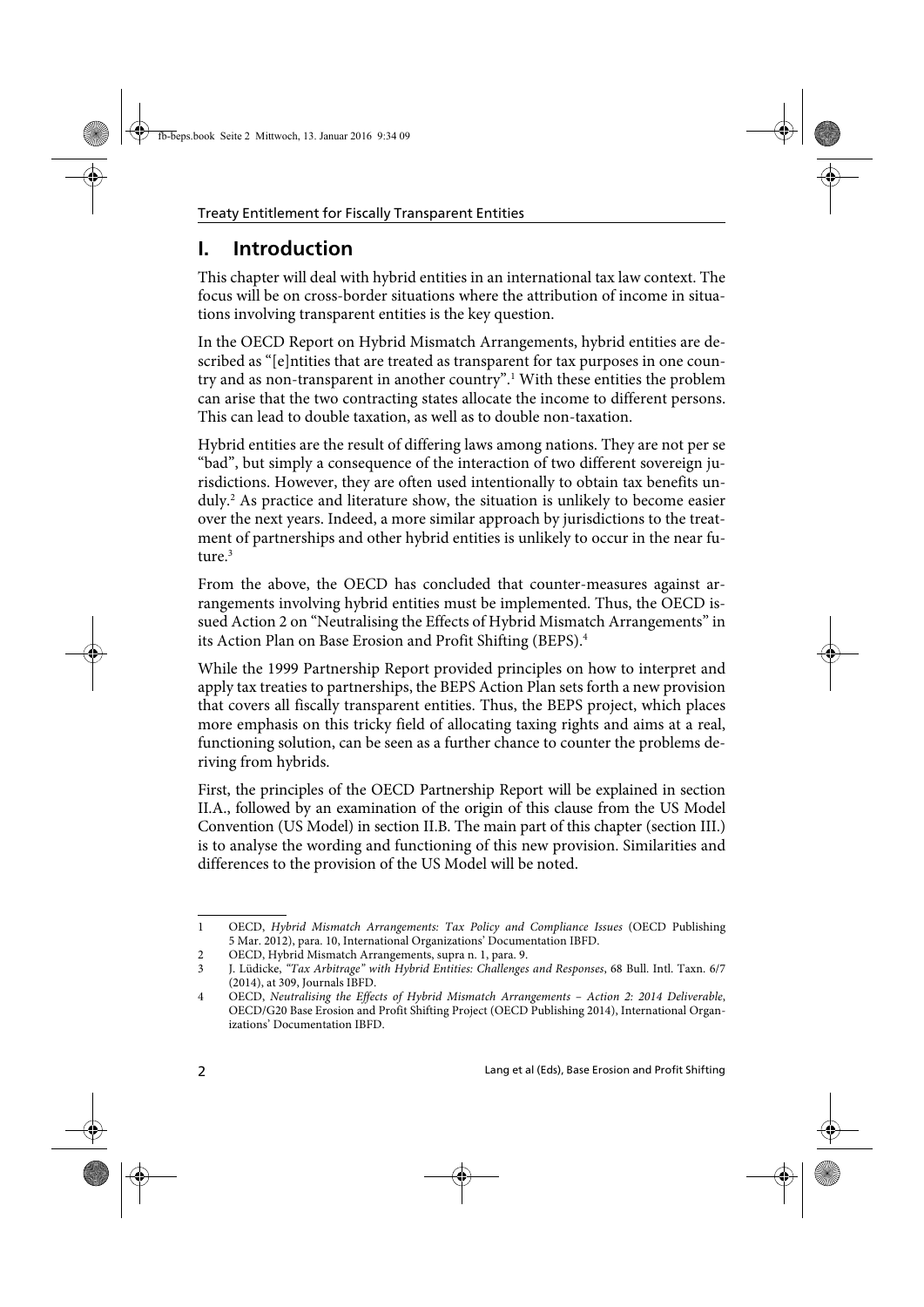## **II. Hybrid arrangements and tax treaty entitlement: Current principles**

The allocation of income is of critical importance in tax law. Whether an entity is treated as taxable or as fiscally transparent mainly depends on domestic law, as does the allocation of income. Similarly, domestic law will also define whether an arrangement can be regarded as an entity or as a legal person. The consequences of this qualification are enormous: The recognition of the entity as opaque will have the effect that income is considered to be derived at the level of the entity, and the income will also be taxed there. On the other hand, the qualification of an arrangement or entity as transparent will lead to the attribution of income to the owners or shareholders of such arrangement. Therefore, the income will not be taxable at the level of the arrangement, but rather at the level of the owners or shareholders. This difference in the qualification of entities may also lead to a conflict of allocation of income. This means that in cases where the status as taxable person of an entity is not clear, the question regarding to whom the income is attributable also is not easy to answer. Problems will arise if two contracting states allocate income differently. Such mismatches can lead to double taxation, as well as double non-taxation.

However, the issue of such hybrid mismatches and when they should nonetheless be allowed to have access to treaty benefits is not new. Already in 1993 the OECD formed a working group to investigate the application of the OECD Model Convention (OECD Model) to partnerships, trusts and other non-corporate entities.<sup>5</sup> For partnerships, the determination of how the allocation conflicts that arise can be resolved was then presented in the 1999 OECD Partnership Report and later incorporated into the Commentary on the OECD Model.<sup>6</sup> The findings of this working group have been applied in practice, but have also given rise to criticism by tax administrations and scholars, as well as in jurisprudence.<sup>7</sup> With the new article 1(2) these principles will now be implemented into the OECD Model.

## **A. Principles of the OECD Partnership Report**

For reason of this historic background, a brief analysis of the OECD Partnership report will now be given. The OECD Partnership Report follows a case study-

<sup>5</sup> OECD, The Application of the OECD Model Tax Convention to Partnerships (OECD Publishing 1999) at 7, International Organizations' Documentation.

<sup>6</sup> OECD Model Tax Convention on Income and on Capital: Commentary (22 July 2010), Models IBFD.

<sup>7</sup> See e.g. M. Lang, The Application of the OECD Model Tax Convention to Partnerships (Linde 2000); M. Lang, Qualifikationskonflikte bei Personengesellschaften, Internationales Steuerrecht (IStR) (2000), at 132; M. Lang, Personengesellschaften im DBA-Recht, Steuer und Wirtschaft International (SWI) (2000), at 64; M. Lang, Steuerlich transparente Rechtsträger und Abkommensberechtigung, IStR (2011), at 1.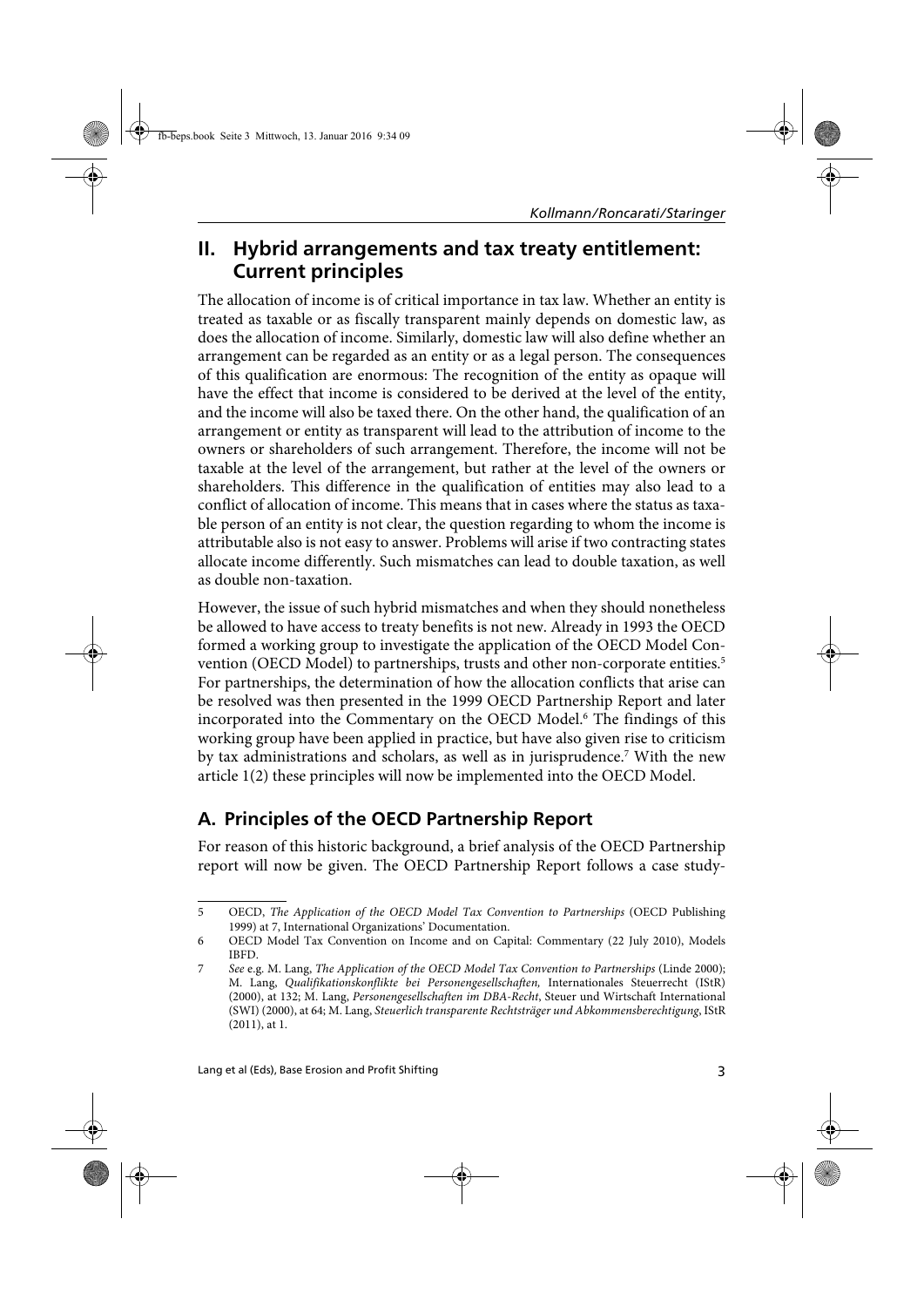based approach. For each case, the relevant aspects of domestic law are described. Then, the applicability of the OECD Model is analysed and suggestions are put forward. However, before analysing the case studies, the Partnership Report deals with the problem of whether partnerships can be regarded as "persons" under article 3(1)(a) of the OECD Model. The Report concludes that partnerships can be seen as "persons" because they are either treated as companies or as bodies of persons under domestic law.8

Furthermore, the Report concludes that – from the perspective of the source state – partnerships qualify as residents of a contracting state if they are regarded as opaque by the state where they have been organized and, thus, taxation can take place at the level of the partnership.9 On the other hand, if a partnership is treated as fiscally transparent, it does not qualify as a resident. In such cases, the partners of the partnership can be entitled to treaty benefits.10 To sum up, the qualification as person and resident is of key importance for the entitlement to treaty benefits in the source state.

## **1. Case study-based approach**

In order to better understand the problem caused by fiscally transparent entities, three examples from the Partnership Report will be described in more detail here. The proposed solution of the Partnership Report will be examined, followed by a thorough analysis of the newly proposed article 1(2), a discussion of these examples and application of the new provision to these examples.



"P is a partnership established in State P. A and B are P's partners who reside in State P. State  $P$  treats  $P$  as a transparent entity while State  $S$  treats it as a taxable entity.  $P$  derives

<sup>8</sup> OECD, Partnership Report, supra n. 5, at 12, para. 29 et seq.

<sup>9</sup> OECD, Partnership Report, supra n. 5, at 13 et seq., para. 33 et seq.

<sup>10</sup> OECD, Partnership Report, supra n. 5 at 17, para. 47.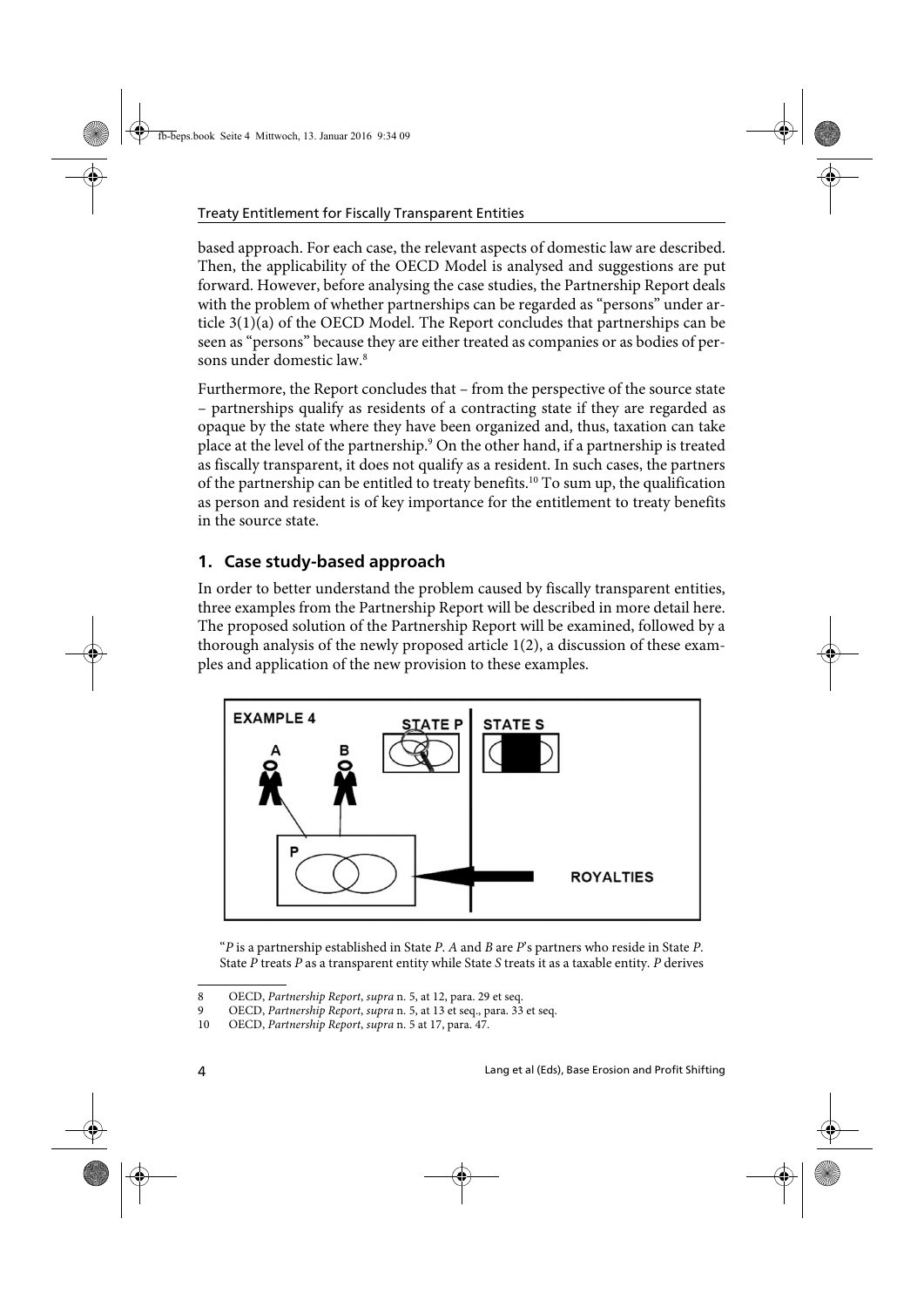royalty income from State S that is not attributable to a permanent establishment in State  $S^{n}$ <sup>11</sup>

This example shows that partnerships can be treated differently in two contracting states. For State S the question will arise regarding how to treat the partnership: From the perspective of State S, the partnership is the taxpayer. However, the recommendation of the Partnership Report for this case is that the source state – State  $S$  – must follow the view of the residence state – State  $P$  – in order to determine to whom the income must be considered to be paid. As State P considers the partnership to be transparent, income is regarded as paid to A and B. Thus, State S needs to follow the view of State  $P$  and treat the partnership as transparent.<sup>12</sup>

Consider the second example:

"P is a partnership established in State P. A and B are P's partners who reside in State R. State  $P$  treats  $P$  as a taxable entity while State  $R$  treats it as a transparent entity.  $P$  derives royalty income from State P that is not attributable to a permanent establishment in that State".13



From the perspective of State P, this is a purely domestic situation where it does not seem necessary to apply a tax treaty. In this scenario, State P would regard the partnership as a resident and thus tax the partnership. On the other hand, State R treats the partnership as transparent and allocates the income to the partners A and B. The income would then again be taxed in the hands of the partners and double taxation would arise. The view of the OECD member countries is controversial. Under the general principle of the Partnership Report, the source state (State P) must take into consideration the treatment of the royalties in the resi-

<sup>11</sup> OECD, Partnership Report, supra n. 5, at 23, Example 4.

<sup>12</sup> OECD, Partnership Report, supra n. 5, at 23 et seq., para. 59 et seq.

<sup>13</sup> OECD, Partnership Report, supra n. 5, at 47, Example 17.